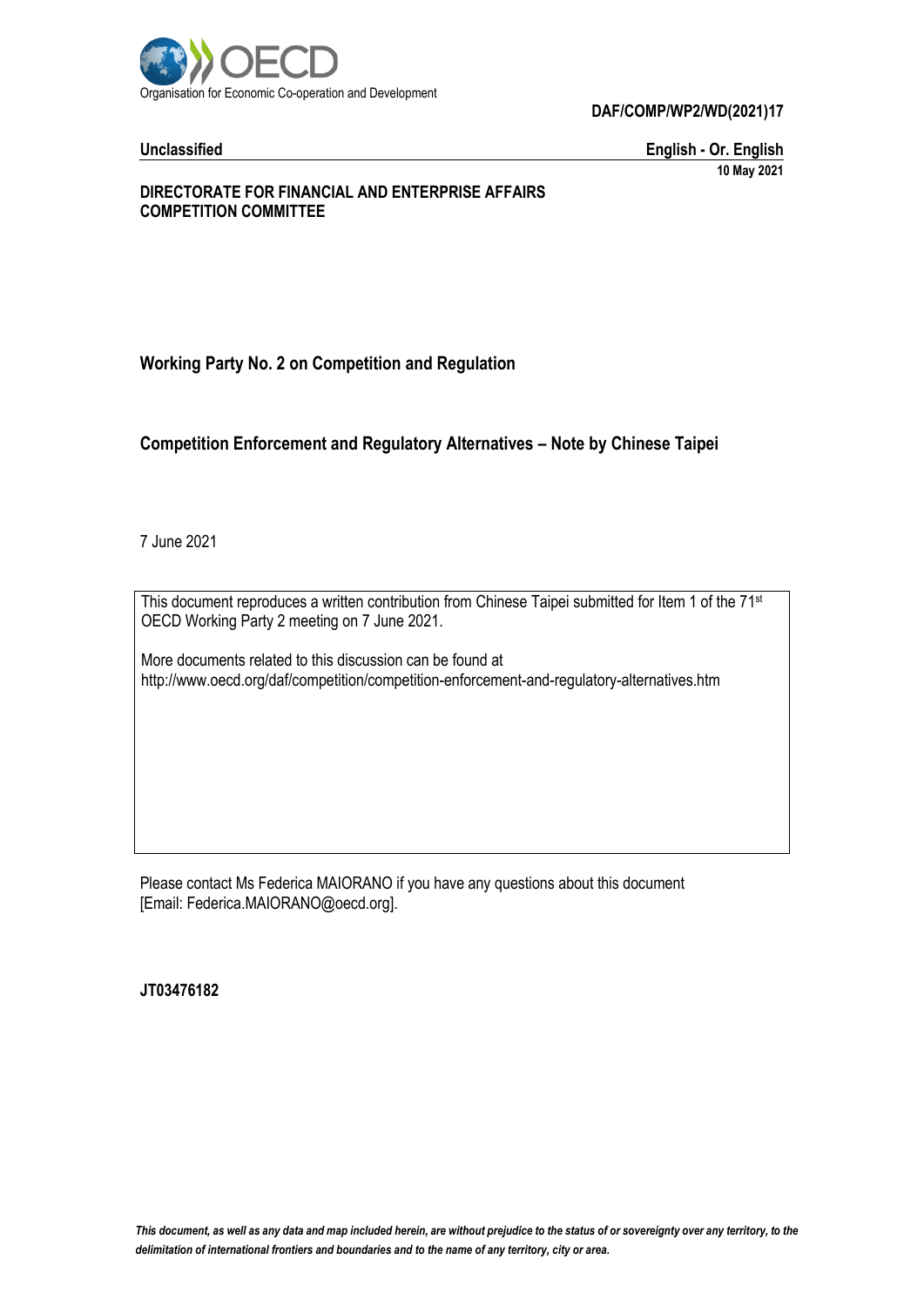# *Chinese Taipei*

1. This paper describes the interactions between enforcement of economic and industrial regulations, and competition law in Chinese Taipei. It also provides case examples to illustrate how sector regulators and the Fair Trade Commission (hereinafter referred to as the "CTFTC") cooperate with each other.

# **1. The interactions between economic and industrial regulations and competition law in Chinese Taipei**

# **1.1. Economic and industrial regulations in Chinese Taipei**

2. After World War II, the Government implemented a series of policies in pursuit of economic stability and development. Different industrial policies, such as import substitution and export-orientation were adopted successively. At that time, the Government intended to regulate business activities to the extent which it can effectively guide industries to preferred developments. This resulted in a burgeoning number of regulatory rules and sector regulators. Currently, the industries, including communication, telecommunication, financial and petrochemicals, are respectively supervised and monitored by sector regulators under specific regulatory rules.

| Sector                    | Service Provider                                      | Regulator                                        | Regulated Matter(s)                                                                        |
|---------------------------|-------------------------------------------------------|--------------------------------------------------|--------------------------------------------------------------------------------------------|
| Water                     | <b>Taiwan Water Corporation</b>                       | <b>Water Resource</b><br>Agency, MoEA            | Determination of water tariffs                                                             |
| <b>Electric Power</b>     | <b>Taiwan Power Company</b>                           | Bureau of Energy,<br>MoEA                        | License grants and determination of<br>electricity tariffs                                 |
| Petroleum                 | CPC Corporation, Formosa<br>Petrochemical Corporation |                                                  | Pre-notification of petroleum prices                                                       |
| Natural Gas               | A single provider in each<br>designated area          |                                                  | Adoption of regional monopolistic<br>management and determination of<br>price tariffs      |
| Bus                       | Bus operators                                         | Directorate General of<br>Highway, MoTC          | Determination of bus routes and fares                                                      |
| Taxi                      | Taxi companies and<br>independent taxi drivers        |                                                  | Determination of fare rates and<br>operating areas                                         |
| Maritime Transport        | <b>Vessel carriers</b>                                | Maritime and Port<br>Bureau, MoTC                | License grants, determination of fare<br>rates, and pre-notification of maritime<br>routes |
| Air Transport             | Air transport operators                               | <b>Civil Aeronautics</b><br>Administration, MoTC | Determination of airfares, airline<br>routes and flight schedules                          |
| Tourism                   | Travel agents                                         | Tourism Bureau, MoTC                             | Registration and license grants                                                            |
| <b>Financial services</b> | <b>Banks</b>                                          | <b>Financial Supervisory</b><br>Commission       | Banking license, capital adequacy and<br>coverage of banking services                      |
| Education                 | Schools                                               | Ministry of Education                            | Determination of tuition fees                                                              |
| Telecommunication         | Telecommunications<br>companies                       | National<br>Communications<br>Commission         | Spectrum auctions and<br>telecommunication licenses                                        |
| Broadcasting<br>services  | Broadcasting operators,<br>program suppliers          |                                                  | License grants and operating areas                                                         |

# **Table 1. Sector regulators in Chinese Taipei**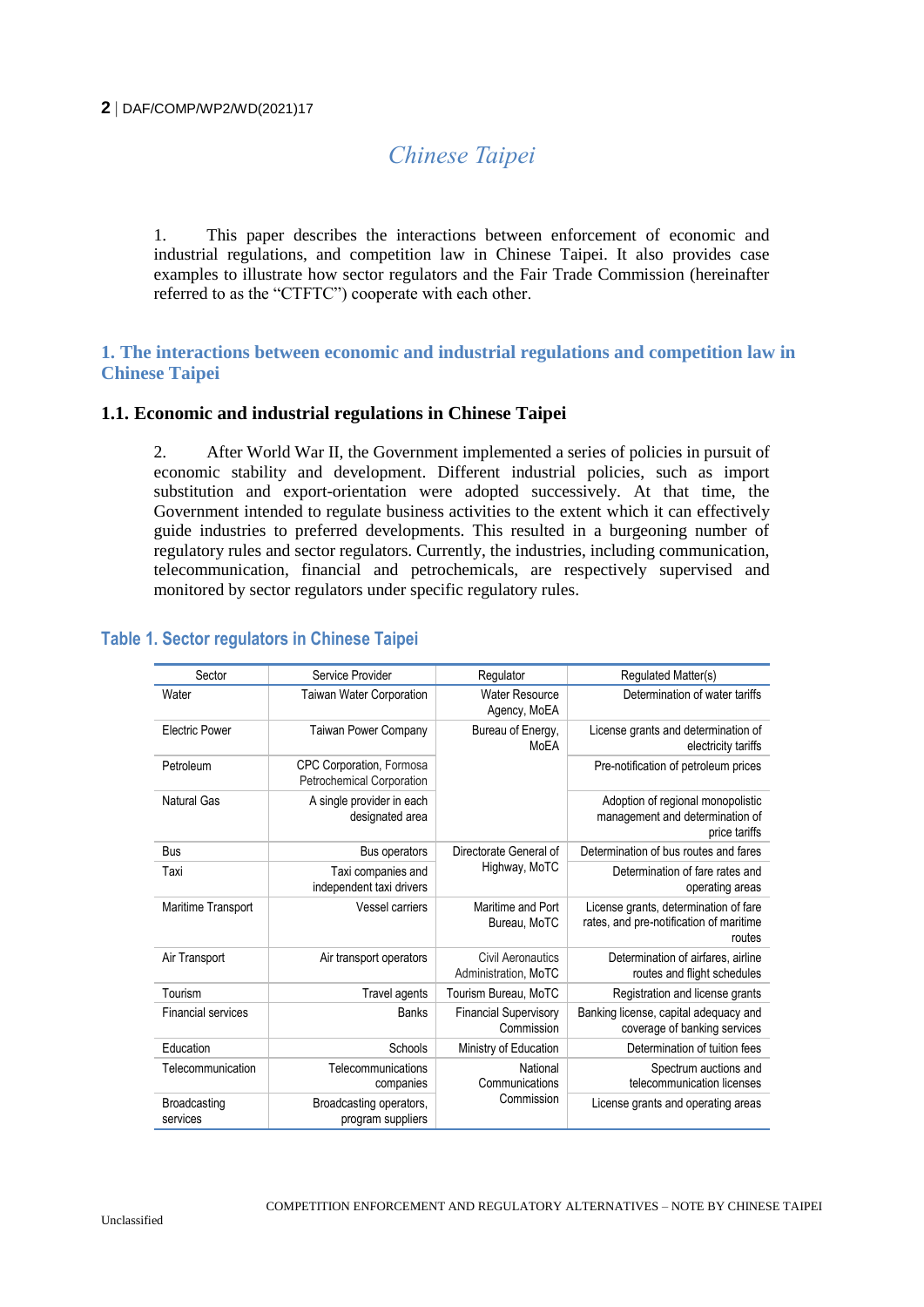3. Following a wave of economic liberalization in the 1980s, new economic and industrial policies on "liberalization, internationalization, and institutionalization" were announced in 1984. Since then, the degrees of industrial regulations have been eased, and the Government's main priority has shifted toward pro-competitive policies from industrial regulations. The Fair Trade Act (hereinafter referred to as the "FTA"), Chinese Taipei's competition law, was enacted in this historical context. The draft bill was sent to the Legislative Yuan (the legislature) in 1986, was passed after its third reading in 1991 and then came into effect in 1992.

# **1.2. Application of the FTA in Chinese Taipei**

 $\overline{a}$ 

4. The FTA is a set of rules governing anticompetitive conduct by businesses, and applies to all sectors. Following its mandates, the CTFTC, the enforcement agency of the FTA, pays constant attention to business practices in both regulated and non-regulated industries, which may have an impact on market competition. It has initiated various types of competition advocacy programs to encourage sector regulators to incorporate competition policy into their industrial regulations and policies. Through developing such pro-competitive policies and embodying the policies into the economic and industrial laws, these sector regulators are expected to take more effective approaches to promote competition in the regulated industries.

5. Due to differences between legislative purposes of economic regulations and the FTA, two sets of rules may be concurrently applicable to the same business activity, and may lead to potential conflicts. Article 46 of the  $FTA<sup>1</sup>$  explicitly states that the Act takes precedence over other applicable laws when addressing competition issues arising from business conduct. Other applicable laws (for example, economic and industrial laws) can prevail only if the stated bases of the other laws do not conflict with the FTA's legislative purposes. Furthermore, in terms of the CTFTC's authorities and responsibilities, it can initiate a consultation meeting with an applicable government agency under Paragraph 2, Article 6 of the  $FTA<sup>2</sup>$  when there is overlapping jurisdiction.

6. The 2016 amendments to the Cable Radio and Television Act and the Satellite Broadcasting Act serve as clear examples regarding concurrent application of different laws. These two laws incorporate competition-enhancement provisions to prohibit illegal discrimination in the cable TV industry and satellite television industry<sup>3</sup>. The FTA has a

<sup>&</sup>lt;sup>1</sup> Article 46 of the FTA provides that "The Act has precedence over other laws with regards to the governance of any enterprise's conduct in respect of competition. However, this stipulation shall not be applied to where other laws provide relevant provisions that do not conflict with the legislative purposes of this Act."

<sup>&</sup>lt;sup>2</sup> Paragraph 2, Article 6 of the FTA provides that "For any matter provided for in this Act that involves the authorities of any other ministries or commissions, the competent authority may consult with such other ministries or commissions to deal therewith."

<sup>3</sup> Paragraph 1, Article 37 of the Cable Radio and Television Act states that "System operators shall set up fair, reasonable, and unbiased on / off shelf standards for satellite channel program provider, other type channel program provider, foreign satellite broadcasting business, and wireless television business, and implementations shall be carried out according to the said standards." In addition, Paragraph 1, Article 25 of the Satellite Broadcasting Act stated that "A direct satellite broadcasting business and the branch office of a foreign satellite broadcasting business that operates direct satellite broadcasting business shall not treat satellite channel and program supply business and the branch office or agent of a foreign satellite channel supply business differently without justification."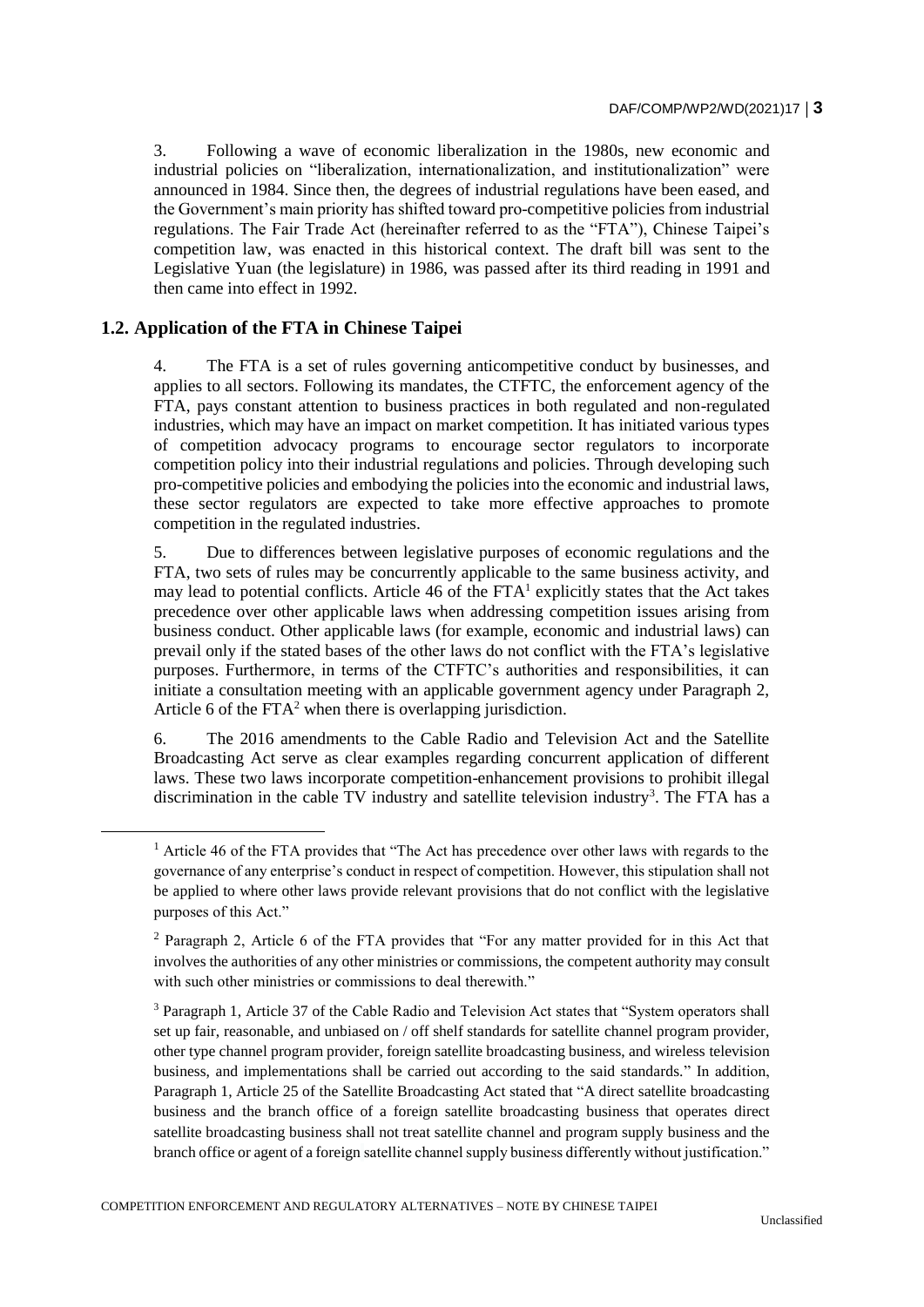similar provision with regard to unjustifiable discrimination<sup>4</sup>. The concurrent application of sector-specific regulations and the FTA leads to an overlap in jurisdiction between the National Communications Commission (NCC, the independent regulator of telecommunications and broadcasting) and the CTFTC. To resolve potential conflicts over matters and promote legal compliance of relevant businesses, the CTFTC organized consultation meetings with the NCC in January 2019. Both agencies had discussions on the concurrent application of applicable laws and followed the principle of *lex specialis*  derogat legi generali<sup>5</sup> to reach an agreement and establish general rules for respective responsibilities. Cable TV operators were informed of the details of the agreement.

# **2. Cooperation and conflicts between economic and industrial regulations and the FTA in Chinese Taipei**

# **2.1. Introduction of pro-competitive provisions in economic and industrial regulations**

7. It is generally a slow-moving process to include competition provisions into regulatory rules, despite the positive example above where the sector-specific regulations underwent reform and then the competent agencies actively worked to resolve potential conflicts. Where economic and industrial rules are contradictory to the legislative purpose of the FTA, i.e. the promotion of competition in free markets, such frictions cannot always be removed through consultation and negotiation between sector regulators and the CTFTC.

8. Take legal and accounting professions for the examples. Prior to the 2019 amendments to the Attorney Regulation Act (ARA) and the 2007 amendments to the Certified Public Accountant Act (CPAA), the two professional associations comprising lawyers and certified public accountants (CPAs) were respectively authorized to set remuneration (service charges) standards in their articles of association under the applicable laws<sup>6</sup>. Along with individual articles of association, the remuneration standards would come into force after obtaining the approval from the sector regulators, which were referred to as the Ministry of Finance (MoF) and the Ministry of Justice (MoJ). The proponents for price regulation argued that the nature of legal and accounting services was in essence different from for-profit businesses. They considered that "aggressive" price cuts would inevitably affect service quality provided by lawyers and CPAs.

9. However, a different view was held by the CTFTC that the remuneration standards set by bar and CPA associations virtually restricted competition in the legal service and

 $\overline{a}$ 

<sup>4</sup> Article 20 of the FTA states that "No enterprise shall engage in any of the following acts that is likely to restrain competition: … 2. treating another enterprise discriminatively without justification;..."

<sup>5</sup> Article 16 of the Central Regulation Standard Act provides that "While a regulation stipulated otherwise for the same object from other regulations, the regulation should govern, notwithstanding other regulations have been amended and the regulation remained as it was."

<sup>6</sup> Article 16 of the Attorney Regulation Act (prior to its amendments on 13 December 2019) provided that "the charter of a bar association shall contain the following matters: … 6) remuneration standards of legal services." Subparagraph 6, Article 34 of the Certified Public Accountant Act (prior to its amendments on 27 November 2007) provided that "the articles of association of a provincial or municipal CPA association shall expressly set forth the following items: … 6) remuneration standards of accounting services and maximum prices…"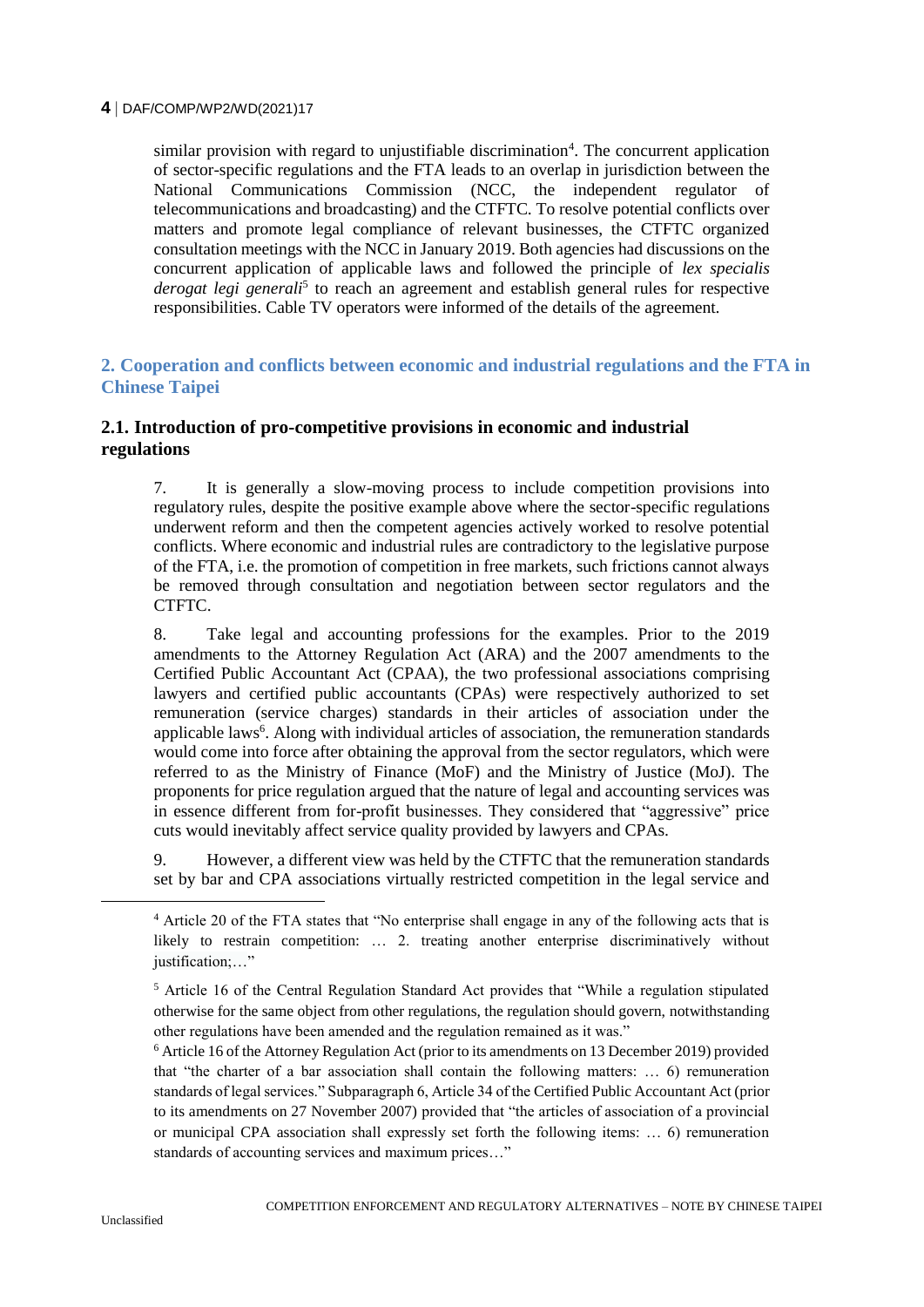accounting service sectors. Such standards were incompatible with the purpose of promoting competition expressly specified in the FTA, and could potentially constitute a cartel violation<sup>7</sup>. From 1999, the CTFTC met with the MoF and MoJ to advocate the principles of free and fair competition and advised the sector regulators to remove the provisions on fixed charges in their articles of association.

10. Following the conclusions of the consultation meetings, the proposed amendments to the CPAA removed the provision pertaining to remuneration in 2003, and the bill was passed by Congress in 2007. With regard to the ARA, while a series of stakeholder consultations on the legitimacy and appropriateness of the fixed fees for legal service were held with the competent agency (the MoJ) and legal professionals, the MoJ remained skeptical about removal of relevant statutory provisions.

11. In 2011, the CTFTC launched investigations targeting anti-competitive practices by professional associations that included bar and CPA associations. The investigation results showed that a bar association printed and distributed a notice requesting its members to charge consultation fees specified in the articles of association when they discussed cases with their clients. The CTFTC alleged that the request might violate the cartel provisions under the FTA while the MoJ held an opposing view. The MoJ argued that every bar association was granted the authority to set standard fees for legal services in its articles of association under the ARA. As discussions with clients regarding their own cases formed part of *legal services*, under the applicable law the bar association in question was allowed to require its members to charge the consultation fees specified in the articles of association.

12. The CTFTC contended that the bar association's request fell outside the remuneration provision of the ARA. First, the ARA did not impose any restriction on the types of service fees charged by lawyers. Rather, the ARA granted bar associations the power to set remuneration standards so that their members could charge the fees in reference to the standards when they delivered legal services to clients. Second, the notice published by the bar association in question resulted in a consequence where its individual members' ability to determine whether or not to charge certain fees was impaired. Given that the request made by the bar association impeded free and fair competition, and distorted price competition in the relevant market, the CTFTC concluded that the restriction violated the cartel provisions of the  $FTA<sup>8</sup>$ .

13. The provisions regarding remuneration standards were removed from the 2019 amendments to the ARA. In the proposed amendments<sup>9</sup>, the MoJ articulated that

 $\overline{a}$ 

<sup>9</sup> The provision regarding remuneration standards in the 2019 amendments to the Attorney Regulation Act (enacted on 13 December 2019) was removed from Article 58. The proposed amendments explicitly explains that remuneration standards set by bar associations under Subparagraph 6 have been considered by the CTFTC as price fixing, a type of concerted action specified in Article 7 of the FTA, and violated Article 14 prohibiting cartel conduct. To ensure free

<sup>7</sup> Article 15 of the FTA provides that "No enterprise shall engage in any concerted action…"

<sup>8</sup> For more information, please refer to Gong Chu Tzu No. 100015 and 100016. In the case Gong Chu Tzu No. 100016, the CTFTC explicitly states that the FTA takes precedence over other applicable laws when addressing competition issues arising from business conduct. Other applicable laws can prevail only if they are compatible with the FTA's legislative purposes. The request made by the bar association that required its members to charge consultation fees was considered as exclusionary conduct, which violated the legislative purposes of Article 46 of the FTA. While the bar association was authorized to set remuneration standards under Subparagraph 6, Article 16 of the Attorney Regulation Act (ARA), the provision did not necessarily require lawyers to charge consultation fees. The request made by the bar association of charging consultation fees went beyond the scope of the ARA.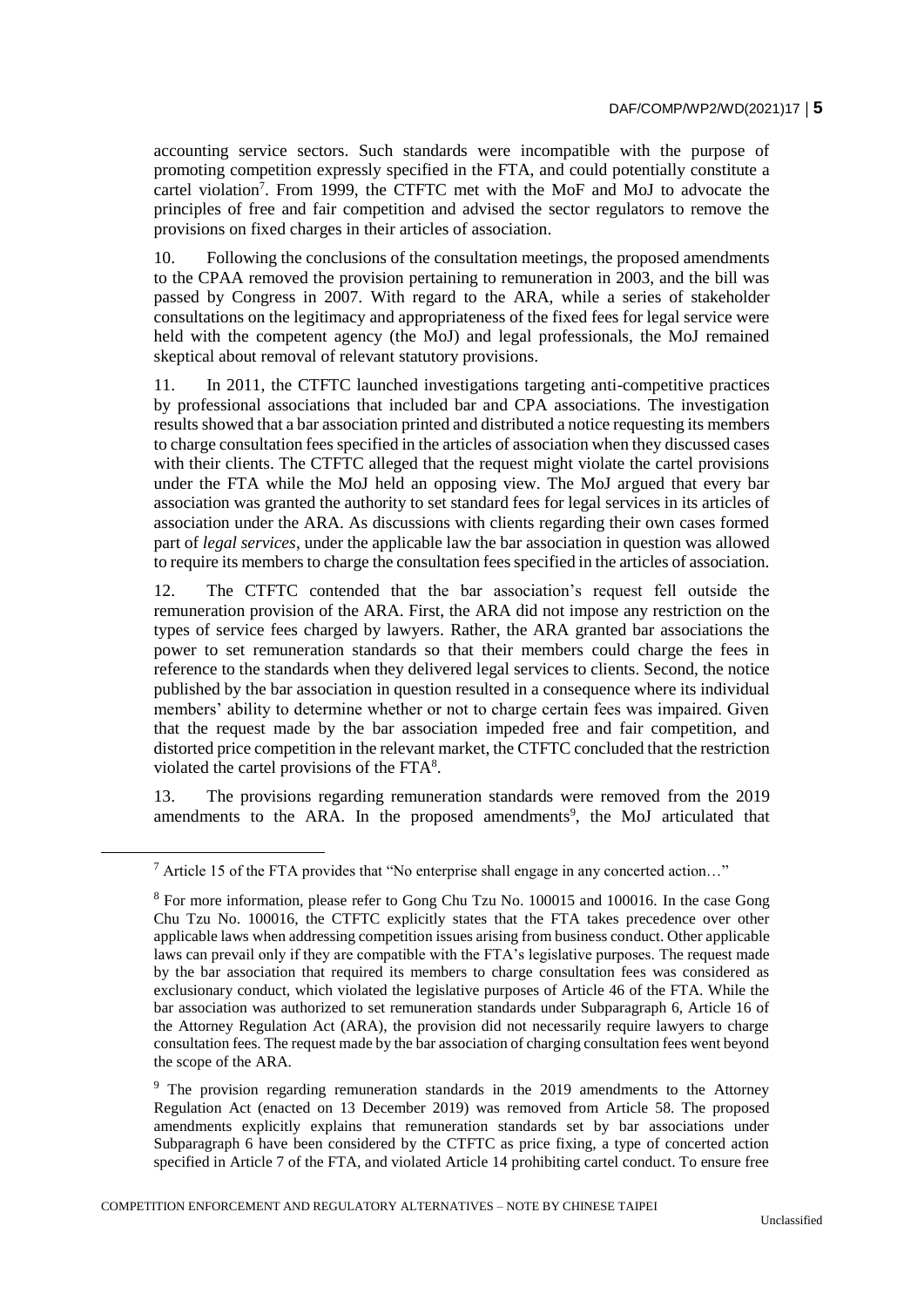remuneration standards set by bar associations were considered by the CTFTC as price fixing, a type of concerted action specified in Article 7 of the FTA, and thus violated cartel provisions.

14. In Chinese Taipei, the competition agency may engage in competition advocacy to encourage sector regulators to include pro-competitive provisions in applicable rules, and take approaches alongside competition law enforcement activities. In the case where regulatory rules are not consistent with the purposes of the FTA for the protection of free competition, the CTFTC may initiate ex officio consultation meetings, or even launch investigations into alleged violations of anti-competitive conduct under applicable regulations. By doing so, the CTFTC provides the impetus for sector regulators to encourage them to lift regulatory restrictions that may harm fair and free competition in order to meet the ultimate purposes of the FTA, to maintain trading order and consumers' interests $10$ .

# **2.2. Taking regulatory rules into consideration when enforcing competition law**

15. Interaction between agencies is a two-way process. As indicated above, through competition advocacy and enforcement, sector regulators were encouraged to introduce pro-competitive provisions or remove provisions against market mechanisms in economic and industrial regulations. Alternatively, the CTFTC may also take industrial policies and regulatory rules into account from time to time in its enforcement activities. One example of this relates to Internet Protocol television (IPTV), which was promoted by the NCC with the aim of revitalizing the cable TV industry, which had been declining. IPTV businesses and system operators of cable TV both require licenses granted by providers of TV program content so that they can deliver services to their subscribers (viewers). The NCC's policy in support of IPTV can be adversely affected if IPTV businesses cannot acquire copyright licensing of TV programs.

16. Based on the policy considerations, the CTFTC imposed behavioral remedies on a proposed merger notified by Want-China Broadband Co., Ltd. (WCBC) and China Network Systems Co., Ltd (CNS)<sup>11</sup>. The WCBC's subsidiaries were TV program providers, and the CNS controlled certain cable television system operators, and agents of TV program providers. Given that the WCBC would own both program providers and cable TV system operators after acquiring the CNS, to minimize the impact where the acquiring party could leverage its power in the upstream market (provision of TV programs) in the downstream market, the CTFTC gave a conditional approval to prohibit the acquiring party from engaging in unjustifiable discriminatory practices. For example, the abilities of rival companies (television broadcasting service providers), such as IPTV could be restricted where the WCBC was free to charge different prices to and impose different conditions on its affiliated companies and other competitors in the relevant market<sup>12</sup>.

 $\overline{a}$ 

competition and fair trade in the professional services sector, the proposed Article 58 removed Subparagraph 6 in respect of the remuneration standards.

<sup>&</sup>lt;sup>10</sup> Article 1 of the FTA provides that "This Act is enacted for the purpose of maintaining trading order, protecting consumers' interests, ensuring free and fair competition, and promoting economic stability and prosperity."

<sup>&</sup>lt;sup>11</sup> China Network Systems Co., Ltd is one of the top five multiple system operators in Chinese Taipei, controlling twelve cable TV system operators.

<sup>&</sup>lt;sup>12</sup> The full text of the seventh remedy imposed by the merger decision (No. 100003, April 29, 2011) states that: "The same satellite broadcasting program produced or purchased by any of the merging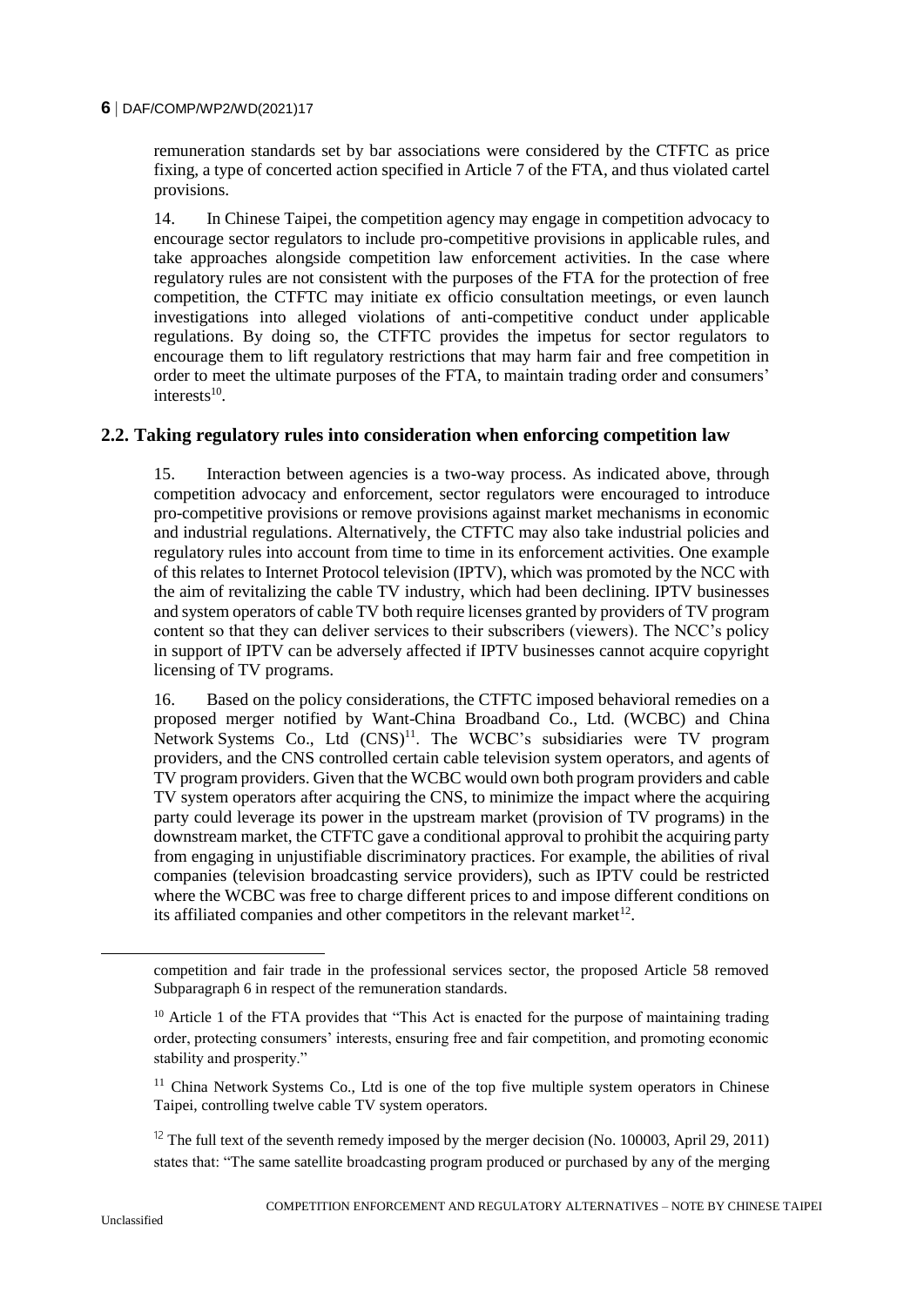17. Another example is the proposed acquisition by Microsoft of Nokia's Devices and Services (D&S) business in 2014. The existing FRAND (fair, reasonable and nondiscriminatory) terms of the relevant standard setting organizations were referred to in the CTFTC's conditional approval decision. The CTFTC required Nokia to comply with the FRAND terms whenever it or its assignee(s) licenses Nokia's standard-essential patents  $(SEPs)^{13}$ .

18. With these examples, it is clear that there are mutual influences between competition law enforcement and economic regulation. Not only does the CTFTC consider economic and industrial regulations in its enforcement activities, but regulatory frameworks under economic and industrial laws also evolve through competition advocacy and enforcement. While the inherent differences on legislative purposes and policies may lead to conflict and contradiction, as described above, the CTFTC and sector regulators both have endeavored to enhance mutual cooperation and coordination.

# **3. Challenges in seeking harmonization of competition law and economic and industrial regulations**

# **3.1. Divergent voices for re-regulation of professional services remuneration under the Certified Public Accountant Act**

19. Despite mutual cooperation and coordination, the progress of attempts to harmonize economic regulation and competition law is not always a linear path. Influential interest groups' lobbying and legislators' attitudes can both interrupt the progress, or lead to a detour. Consultations within governmental agencies for CPA remuneration standards serve as a clear example. As specified above, with the CTFTC's competition advocacy efforts and sustained communications, the remuneration provision was removed from the 2007 amendments to the CPAA. After a few incidents involving financial statement fraud occurred, which affected legitimate rights and interests of shareholders and investors, some stakeholders contended that one of the root causes might relate to a long-term price war in the sector. The proponents for price regulation proposed to revive the old remuneration provision authorizing CPA associations to establish standard services fees. Currently, with the support of legislators, a draft bill concerning remuneration standards has been submitted for review. This will allow CPA associations to specify certain service fees in their articles if the bill is passed.

20. The example demonstrates ongoing challenges faced by the CTFTC. Overall, rules and policies in regulated sectors lean toward free competition instead of market regulation. Along with the CTFTC's enforcement efforts, advocacy and engagement with sector regulators, economic and industrial regulations have become more competition-oriented that will include the considerations of market mechanisms and abolishment of provisions

COMPETITION ENFORCEMENT AND REGULATORY ALTERNATIVES – NOTE BY CHINESE TAIPEI

 $\overline{a}$ 

parties and their affiliated businesses, which are controlled by and controlling the merging parties, cannot be licensed to rival businesses based on different prices or any other different trade conditions unless justified otherwise. Rival businesses may include other cable TV system operators, direct satellite broadcasting service operators, multimedia content transmission service providers, and other channel program providers, which data is either transmitted via cable or wireless."

 $13$  The full text of the second remedy imposed by the merger decision (No. 103001, February 19, 2014) states that "Nokia shall license its SEPs under fair, reasonable and non-discriminatory (FRAND) terms on a continuous basis, and ensure that any assignee to whom Nokia transfers its SEPs, also complies with the FRAND requirement."